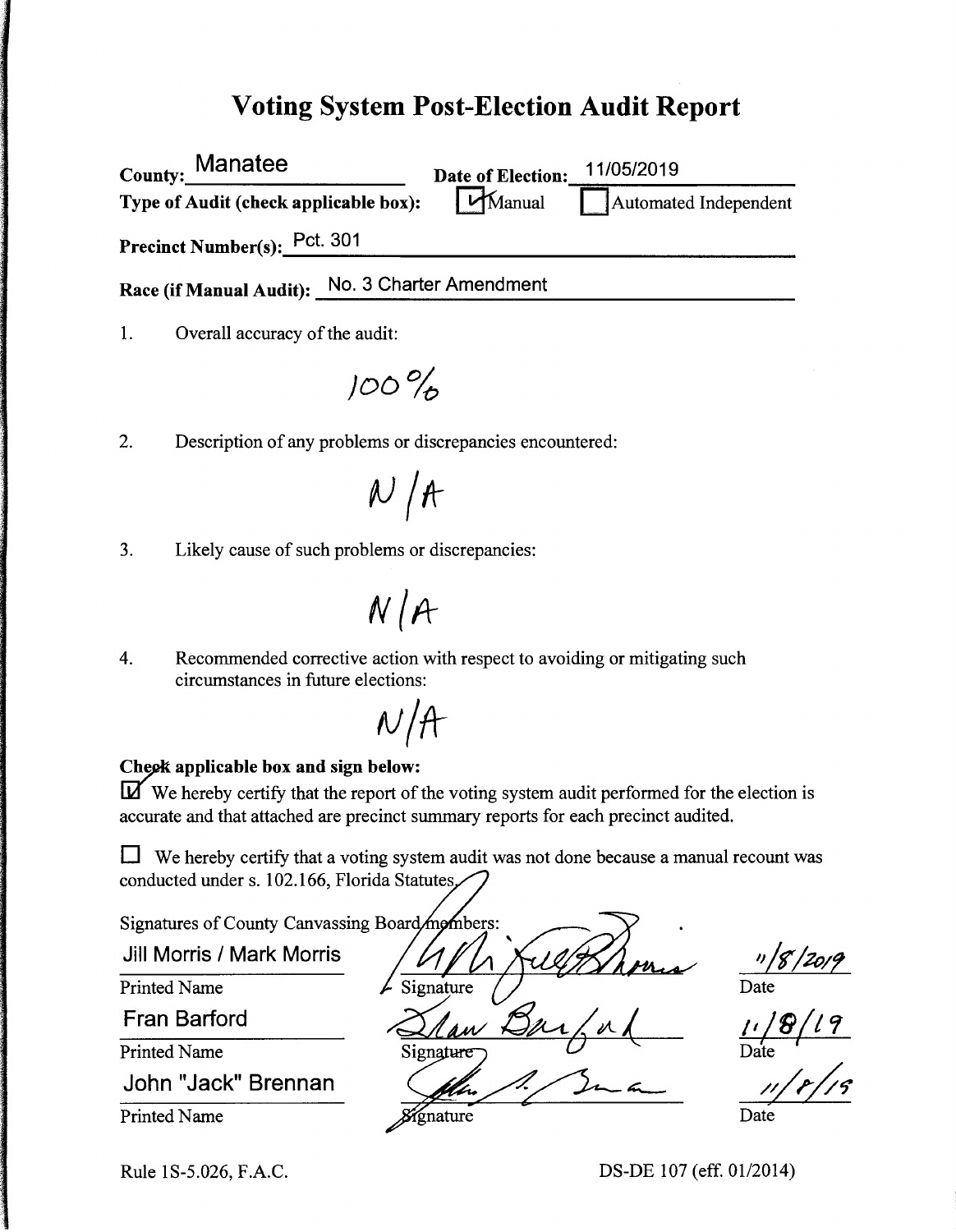# **Precinct Summary for Manual Audit**

Race Audited: No. 3 Charter Amendment

Precinct Number: Pct. 301

| Candidate Name or Issue Choice | Voting System<br>Total | Manual Public<br>Tally Total | Difference $(+ or -)$      |
|--------------------------------|------------------------|------------------------------|----------------------------|
| Yes                            | 239                    | 239                          | $\boldsymbol{\mathcal{D}}$ |
|                                |                        |                              |                            |
| No                             | 29                     | 29                           | $\boldsymbol{\varphi}$     |
|                                |                        |                              |                            |
|                                |                        |                              |                            |
|                                |                        |                              |                            |
|                                |                        |                              |                            |
|                                |                        |                              |                            |
|                                |                        |                              |                            |
|                                |                        |                              |                            |
|                                |                        |                              |                            |
|                                |                        |                              |                            |
|                                |                        |                              |                            |
|                                |                        |                              |                            |
|                                |                        |                              |                            |
|                                |                        |                              |                            |
|                                |                        |                              |                            |
|                                |                        |                              |                            |
|                                |                        |                              |                            |
|                                |                        |                              |                            |
|                                |                        |                              |                            |

| Number of ballots overvoted:   |  |
|--------------------------------|--|
| Number of ballots undervoted:  |  |
| Number of indeterminate votes: |  |

(Attach a separate Precinct Summary for each precinct audited.)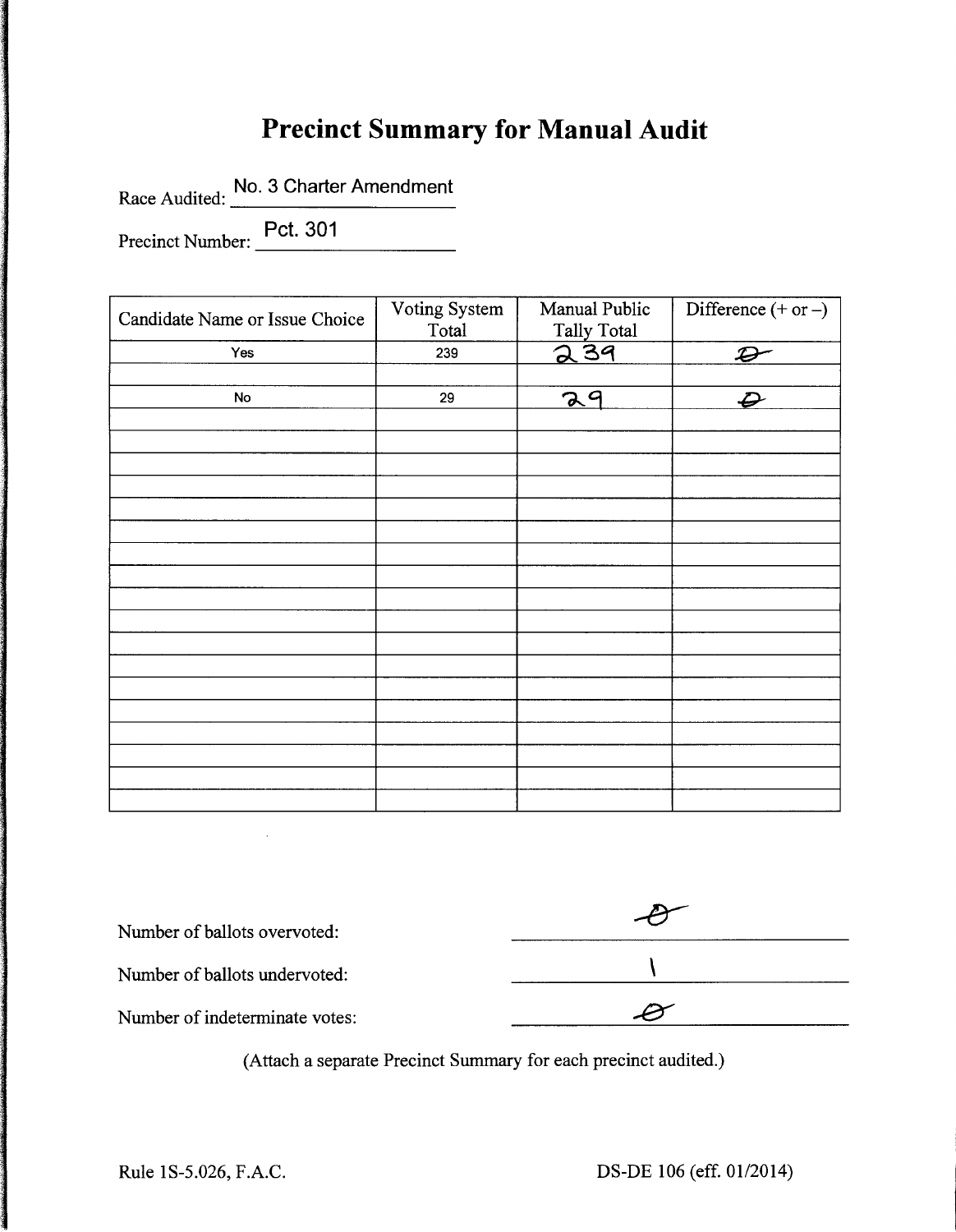| County: Manatee<br>Date of Election: 11/05/2019<br>Precinct Number: Pct. 301 |                          | for Marksense Ballots<br>ballots, instead of being reported separately.                             |                           | $\exists$ *Check box if provisional ballots are included in Early Voting and Election Day |               |
|------------------------------------------------------------------------------|--------------------------|-----------------------------------------------------------------------------------------------------|---------------------------|-------------------------------------------------------------------------------------------|---------------|
| Race: No. 3 Charter Amendment                                                |                          | Check box if race permitted more than 1 vote.)<br>Indicate here the "Vote for no more than" number: | <b>Manual Audit Tally</b> |                                                                                           |               |
| <b>Candidate or Issue</b>                                                    | <b>Early Voting (EV)</b> | Election Day (ED)                                                                                   | <b>Absentee (AB)</b>      | Provisional (PV)*                                                                         | <b>Totals</b> |
| Yes                                                                          |                          | 115                                                                                                 | 74                        |                                                                                           | 39            |
|                                                                              |                          |                                                                                                     |                           |                                                                                           | 熟み            |
| No                                                                           |                          | $\mathcal{S}$                                                                                       | $\lambda$                 |                                                                                           | ηa            |
|                                                                              |                          |                                                                                                     |                           |                                                                                           |               |
|                                                                              |                          |                                                                                                     |                           |                                                                                           |               |
|                                                                              |                          |                                                                                                     |                           |                                                                                           |               |
| <b>Write-in Candidates</b>                                                   |                          |                                                                                                     |                           |                                                                                           |               |
| <b>Overvotes</b>                                                             |                          |                                                                                                     |                           |                                                                                           |               |
| <b>Undervotes</b><br>(i.e., blank votes)                                     |                          |                                                                                                     |                           |                                                                                           |               |
| <b>Indeterminate Votes</b>                                                   |                          |                                                                                                     |                           |                                                                                           |               |
| <b>Audit Team Members:</b><br>allares                                        |                          |                                                                                                     |                           | 11-08-2019                                                                                |               |

Printed Name DUCS Rule 1S-5.026, F.A.C.

B.C.C.  $rac{\sqrt{2}}{\text{Signature}}$ 7 (

 $\frac{77-8-79}{\text{Date}}$ DS-DE 105B (eff. 01/2014)